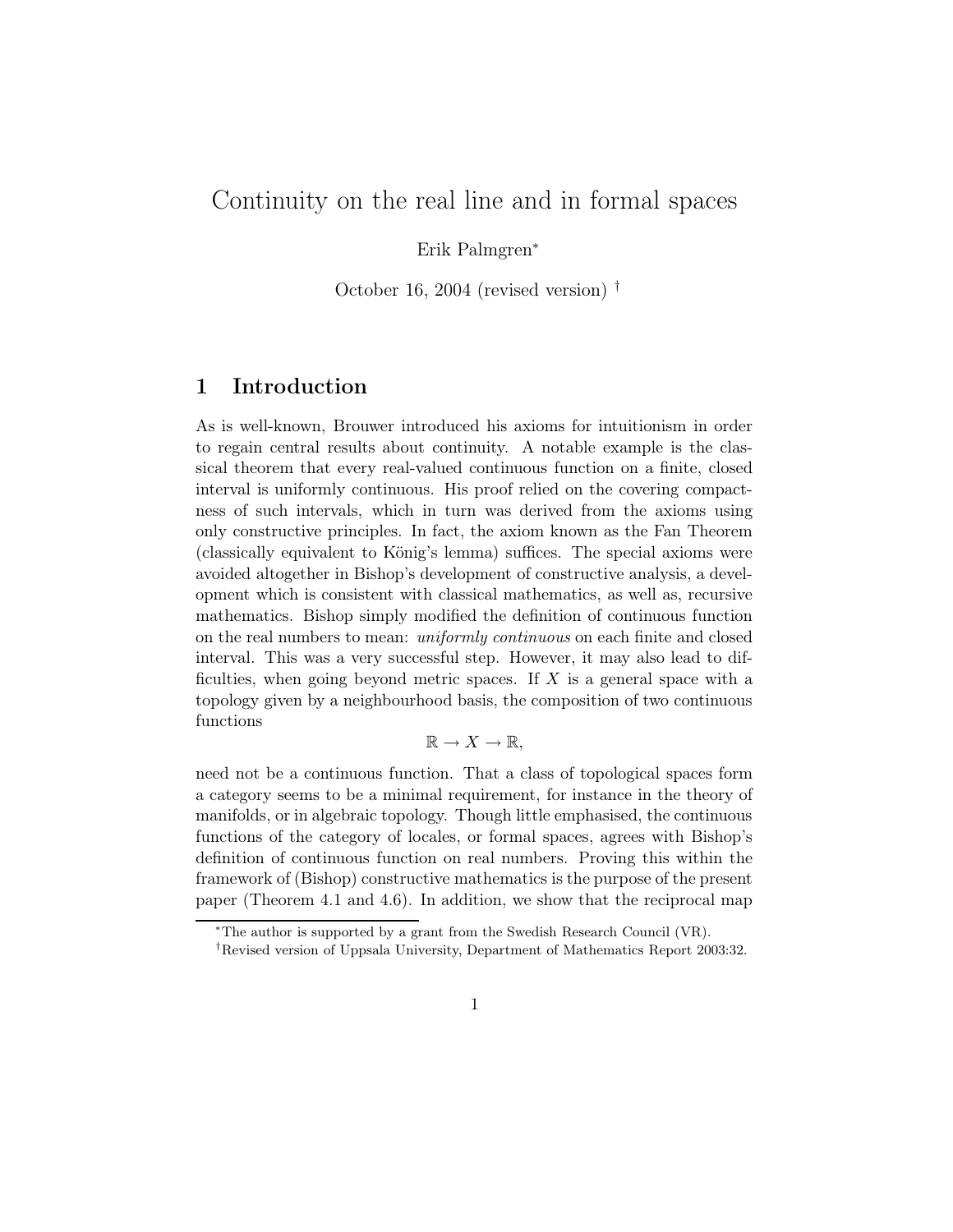is included in the category (Section 5). With formal spaces it is thus not necessary to adopt the Fan Theorem as an axiom, for instance, to get a good category. For a discussion of this proposal, and some earlier constructions of categories of spaces addressing these problems, we refer to Waaldijk (1998) and Schuster (2003). For a recursive version of formal topology and related results there we refer to Sigstam (1995).

Locale theory developed from the wealth of work in topos theory (see Johnstone 1982), without regard for being a constructive alternative to Brouwer's solution. On the other hand, this was the explicit purpose in Martin-Löf's doctoral thesis (1970), and he showed how to regain covering compactness of the Cantor space by inductively generating the covers in a constructive manner. This was the precursor to the theory of formal spaces as developed by Martin-Löf and Sambin.

### 2 Point-free topology

The fundamental principle of formal spaces is to work primarily with the basic neighbourhoods, and their relation with respect to covering. For instance in the case of real numbers, these can be open intervals  $(a, b)$  with rational endpoints (see Section 3). It is often essential that covers can be generated inductively, rather than merely being defined in terms of points. We refer to Sambin (1987) and Negri and Soravia (1999) for a general background on formal topology, and briefly recall some basic definitions.

**Definition 2.1** Let S be a set, and let  $\leq$  be a relation between elements of S and subsets of S, i.e.  $\triangleleft \subseteq S \times \mathcal{P}(S)$ . Extend  $\triangleleft$  to a relation between subsets by letting  $U \triangleleft V$  if and only if  $a \triangleleft V$  for all  $a \in U$ . For a preorder  $(X, \leq)$  and a subset  $U \subseteq X$ , its *downwards closure*  $U<sub>≤</sub>$  consists of those  $x \in X$  such that  $x \leq y$  for some  $y \in U$ . Write  $a \leq x \text{ for } \{a\} \leq y$ .

**Definition 2.2** A formal topology S is a pre-ordered set  $S = (S, \leq)$  (of socalled basic neighbourhoods) together with a relation  $\varphi \subseteq S \times \mathcal{P}(S)$ , the covering relation, satisfying the four conditions

(R)  $a \in U$  implies  $a \triangleleft U$ ,  $(L)$   $a \triangleleft U$ ,  $a \triangleleft V$  implies  $a \triangleleft U \leq \cap V \leq$ , (T)  $a \triangleleft U$ ,  $U \triangleleft V$  implies  $a \triangleleft V$ , (E)  $a \leq b$  implies  $a \triangleleft \{b\}$ .

A point is an inhabited subset  $\alpha \subseteq S$  which is filtering with respect to  $≤$ , and such that  $U ∩ α$  is non-void, whenever  $a ⊂ U$  for some  $a ∈ α$ . The collection of points is denoted  $Pt(S)$ .

We use the term *formal space* interchangeably with *formal topology*.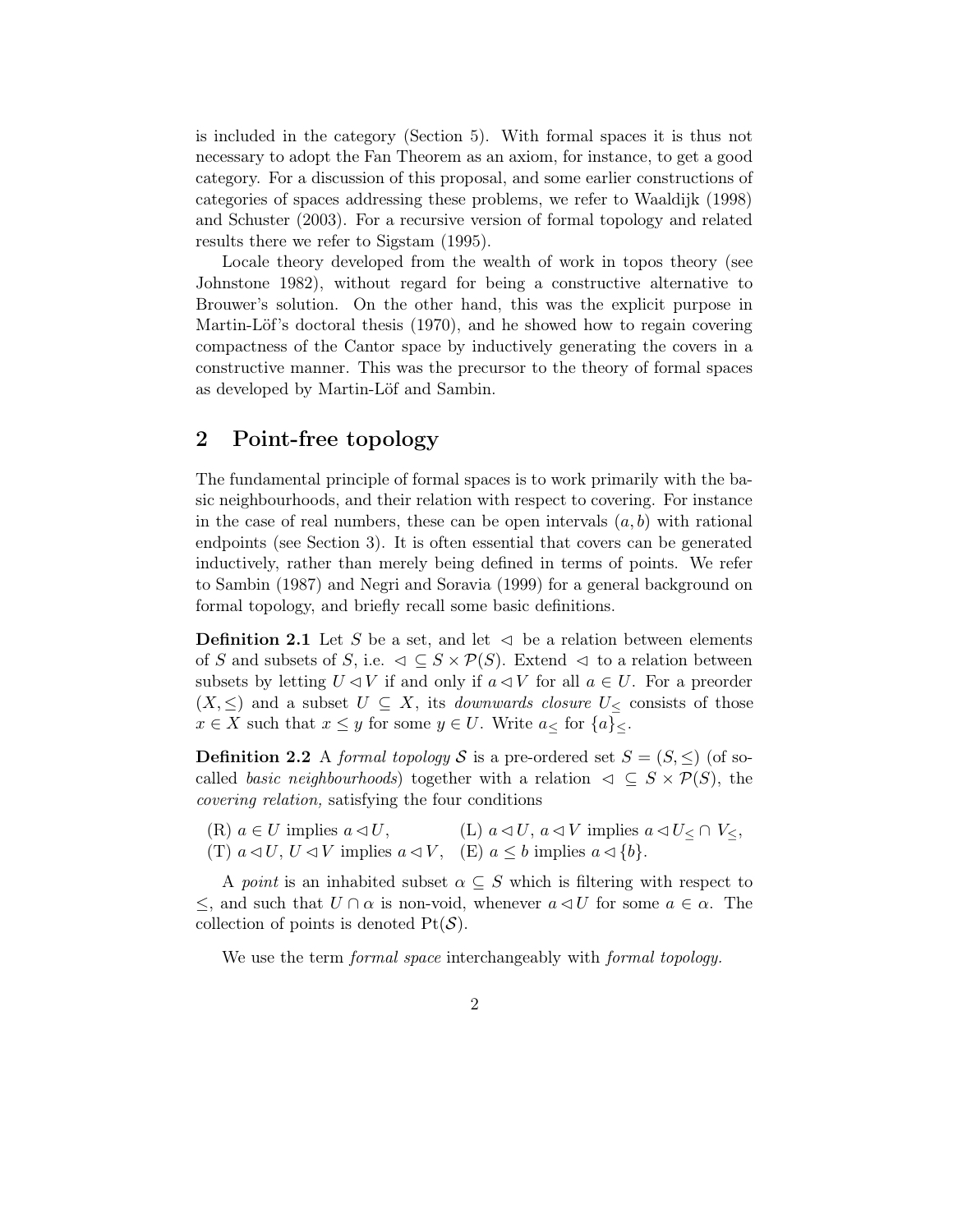## 3 Continuous mappings

A continuous mapping between formal topologies is a certain relation between their basic neighbourhoods. The fundamental example of such a mapping is the one associated with a continuous function  $f : \mathbb{R} \to \mathbb{R}$ :

$$
(a,b) A_f(c,d) \iff f(a,b) \subseteq (c,d).
$$

See Theorem 4.1 below.

To define the general concept we introduce some notation. For a relation  $R \subseteq S \times T$  the *inverse image of*  $V \subseteq T$  *under the relation* R is, as usual,

$$
R^{-1}[V] =_{\text{def}} \{a \in S : (\exists b \in V) \, a \, R \, b\}
$$

Thus for instance

$$
A_f^{-1}\{(c,d)\} = \{(a,b) : f(a,b) \subseteq (c,d)\}.
$$

Notice that, in general,  $R^{-1}[U] \subseteq R^{-1}[V]$  whenever  $U \subseteq V$ , and

$$
R^{-1}[\cup_{i \in I} U_i] = \cup_{i \in I} R^{-1}[U_i].
$$

The relation R is naturally extended to subsets as follows. For  $U \subseteq S$ , let U R b mean  $(\forall u \in U) uRb$ , and for  $V \subseteq T$ , we let  $a R V$  mean  $a \triangleleft R^{-1}[V]$ .

**Definition 3.1** Let  $S = (S, \leq, \leq)$  and  $\mathcal{T} = (T, \leq', \leq')$  be formal topologies. A relation  $R \subseteq S \times T$  is a *continuous mapping* from S to T (and we write  $R : \mathcal{S} \to \mathcal{T}$  if

- (A1)  $a R b$ ,  $b \triangleleft ' V$  implies  $a R V$ ,
- $(A2)$   $a \triangleleft U$ ,  $U R b$ , implies  $a R b$ ,
- (A3)  $a RT$ , for all  $a \in S$ ,
- (A4)  $a RV$ ,  $a RW$  implies  $a R (V_{\leq'} \cap W_{\leq'})$ .

**Remark 3.2** Note that by  $b \triangleleft' \{b\}$ , (A1) and (A2)

$$
\{a\} R b \Longleftrightarrow a R b \Longleftrightarrow a \triangleleft R^{-1} \{b\} \Longleftrightarrow a R \{b\}.
$$

A continuous mapping  $R$  thus satisfies

$$
a R b, b \lhd' \{b'\} \Longrightarrow a R b'.
$$

Moreover (A4) may be replaced by the condition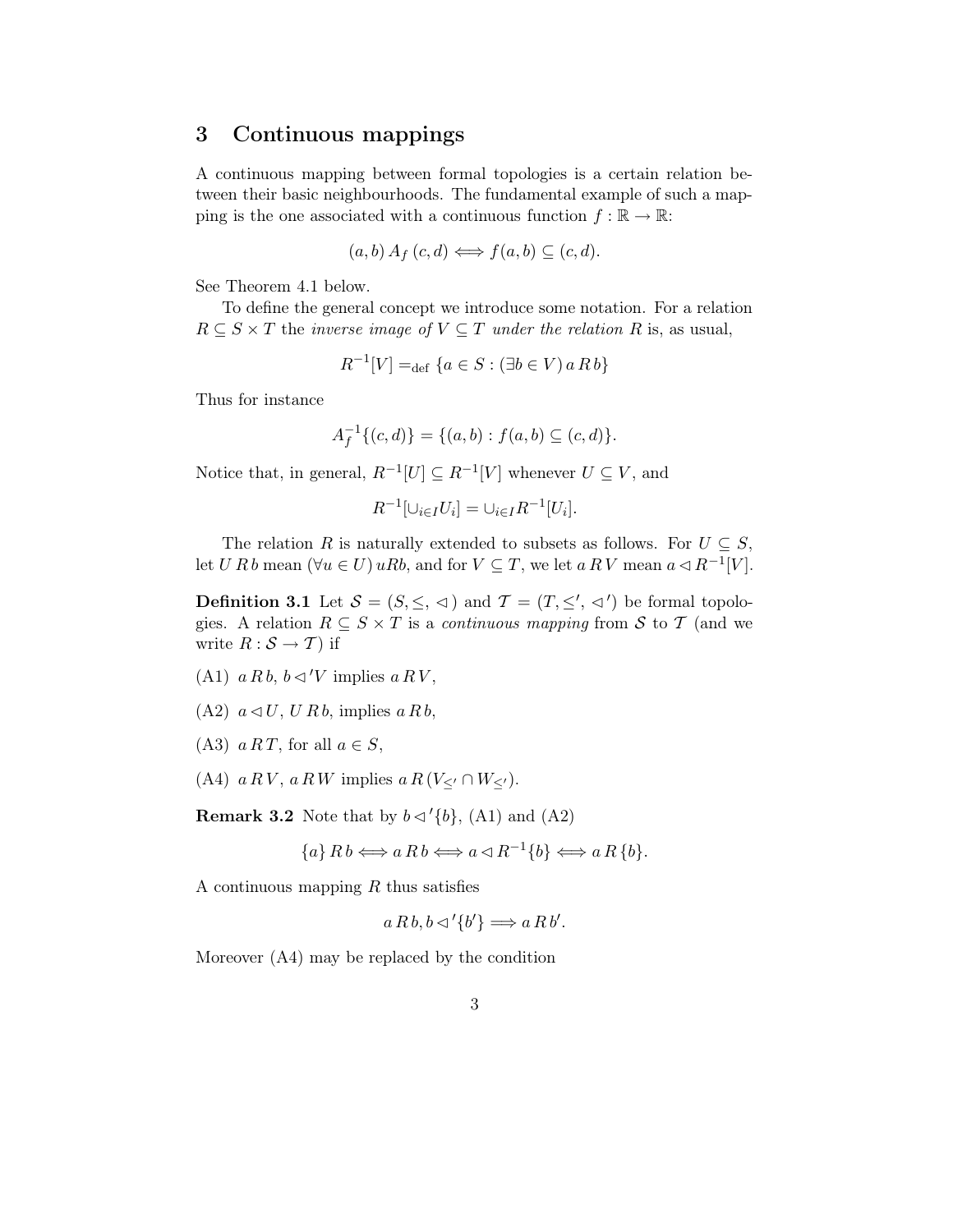(A4')  $a R b, a R c \Longrightarrow a R (b<sub>\leq</sub>' \cap c<sub>\leq</sub>').$ 

The next properties are useful for checking closure under composition. Denote by  $\bar{U} = \{a : a \triangleleft U\}$  — the saturation of U in the topology.

**Proposition 3.3** Let  $R : S \to T$  be a continuous mapping. Then:

- (i)  $U \triangleleft V$  implies  $R^{-1}[U] \triangleleft R^{-1}[V],$
- (ii)  $b \, R \, U \, i \text{ff} \, b \, R \, \tilde{U}$ ,
- $(iii)$   $R^{-1}[U]$ <sup>~</sup> =  $R^{-1}[\tilde{U}]$ <sup>~</sup>. □

Let **FTop** be the following category of formal topologies and continuous mappings. For a formal topology  $S = (S, \leq, \leq)$  we define a continuous mapping  $I : \mathcal{S} \to \mathcal{S}$  (the identity) by

$$
aIb \Longleftrightarrow a \triangleleft \{b\}.
$$

For continuous mappings,  $R_1 : S_1 \to S_2$  and  $R_2 : S_2 \to S_3$ , between formal spaces, define the composition

$$
a(R_2 \circ R_1)b \Longleftrightarrow a \triangleleft R_1^{-1}[R_2^{-1}{b}].
$$

This is continuous mapping  $(R_2 \circ R_1) : S_1 \to S_3$ . The category is not locally small, within any known predicative meta-theory.

Let **Nbhd** be the category of (large) neighbourhood spaces and pointwise continuous functions. Only set-based spaces are considered in (Bishop and Bridges 1985). Then we have a functor  $Pt : FTop \rightarrow Nbhd$  given by

$$
Pt(R)(\alpha) = \{ y \in T : (\exists x \in \alpha) \, x \, R \, y \}
$$

for  $R : \mathcal{S} \to \mathcal{T}$ . For a basic neighbourhood a of the formal topology  $\mathcal{S}$ ,

$$
a^* =_{\text{def}} \{ \alpha \in \text{Pt}(\mathcal{S}) : a \in \alpha \}
$$

is a basic open of the neighbourhood space  $Pt(S)$ . Moreover,

$$
a R b \Longrightarrow \text{Pt}(R)[a^*] \subseteq b^*.
$$
 (1)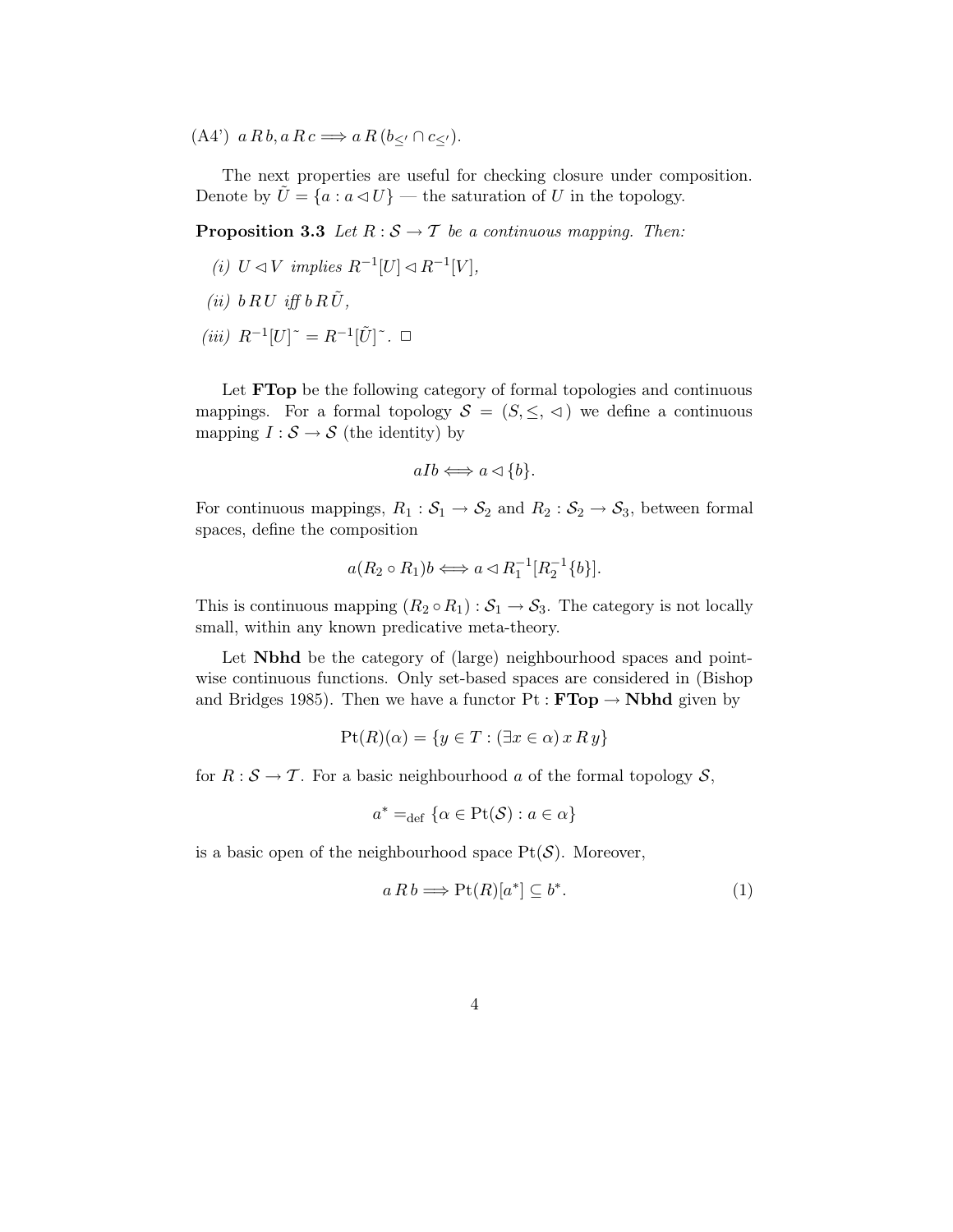Remark 3.4 Sambin (1987) defines continuous mappings in a slightly different way. We can most easily explain it by removing axiom (A2) and introducing an equivalence  $\sim$  of mappings  $\mathcal{S} \to \mathcal{T}$  as follows

$$
F \sim G \Longleftrightarrow \overline{F} = \overline{G}.
$$

Here  $\overline{H}$  is the relation given by  $a \overline{H} b$  iff  $a \triangleleft H^{-1}b$ . Composition is ordinary composition of relations. Moreover, relations on  $S \times T$  are written as functions  $T \to \mathcal{P}(S)$ . The resulting category **FTop'** is categorically equivalent to **FTop**, via the forgetful functor **FTop**  $\rightarrow$  **FTop**' and the reverse functor given by  $F \mapsto \overline{F}$ . An advantage of **FTop**' is the simple definition of composition, which does not involve the cover relation.

Remark 3.5 Instead of continuous mapping the term approximable mapping is often used to emphasise the generalisation of the corresponding notion in Scott's domain theory.

### 4 Functions on real numbers

We recall a standard construction of the formal space  $\mathcal R$  of real numbers. Here we follow Cederquist and Negri (1997), but omit the positivity predicate and use a smaller set of neighbourhoods. The basic neighbourhoods of  $R$ are  $\{(a, b) \in \mathbb{Q}^2 : a < b\}$  given the inclusion order (as intervals), denoted by  $\leq$ . The cover  $\leq$  is generated by

- (G1)  $(a, b) \lhd \{(a', b') : a < a' < b' < b\}$  for all  $a < b$ ,
- (G2)  $(a, b) \triangleleft \{ (a, c), (d, b) \}$  for all  $a < d < c < b$ .

Recall that this means that  $\prec$  is the smallest covering relation satisfying (G1) and (G2). The points  $Pt(R)$  of R form a structure isomorphic to the Cauchy reals R (see e.g. Negri and Soravia 1999), via  $^{-}$ : R  $\rightarrow$  Pt( $\mathcal{R}$ ) given by

$$
\overline{x} = \{(a, b) \in \mathbb{Q}^2 : a < x < b\}.
$$

The points are ordered as follows

$$
\alpha < \beta \Longleftrightarrow_{\text{def}} \exists (a, b) \in \alpha \exists (c, d) \in \beta \ b < c,
$$
\n
$$
\alpha \leq \beta \Longleftrightarrow_{\text{def}} \neg \beta < \alpha.
$$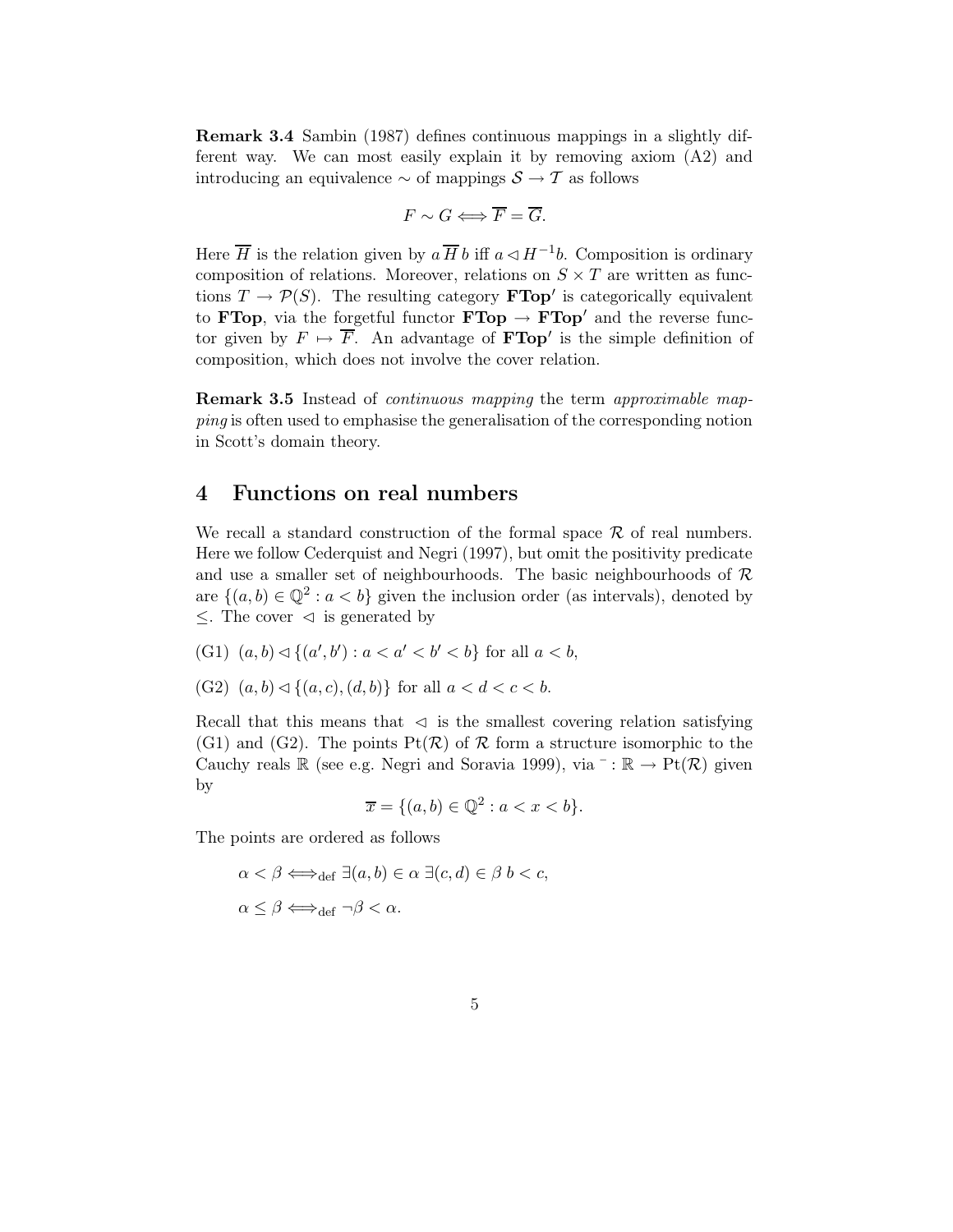In Bishop's constructive analysis a function  $f : \mathbb{R} \to \mathbb{R}$  is defined to be continuous iff it is uniformly continuous on each compact interval (closed and finite interval). Each such function gives rise to a continuous mapping  $A_f: \mathcal{R} \to \mathcal{R}$  given by

$$
(a,b) A_f (c,d) \Longleftrightarrow f(a,b) \subseteq (c,d).
$$

**Theorem 4.1** A continuous function  $f : \mathbb{R} \to \mathbb{R}$  is represented by the continuous mapping  $A_f$  in the sense that  $g = \text{Pt}(A_f) : \text{Pt}(\mathcal{R}) \to \text{Pt}(\mathcal{R})$  satisfies  $q(\overline{x}) = \overline{f(x)}$  for all  $x \in \mathbb{R}$ .

**Proof.** The proof that  $A_f$  is continuous is straightforward for  $(A2-A4)$ , noting that for  $(A3)$  we use that the image of a compact interval under f is bounded. Property (A1) is equivalent to

$$
I \lhd U \Longrightarrow (\forall J \in \mathcal{R})(J A_f I \Rightarrow J \lhd A_f^{-1}[U]). \tag{2}
$$

This is proved by "induction on  $\triangleleft$ ". Denoting the right hand side of (2) by I K U, this amounts to proving that K satisfies the axioms of a cover relation and the generators of  $\mathcal{R}$ . Since  $\triangleleft$  is the least such relation, the statement (2) then follows. All these axioms are essentially straightforward to check, but let us note how to verify (G2), since this uses uniform continuity. We have to show

$$
(u, v) K \{(u, c), (d, v)\},\tag{3}
$$

for  $u < d < c < v$ . Suppose  $f(a, b) \subseteq (u, v)$ . Let  $\varepsilon = c - d$ , and let  $(a_1, b_1), \ldots, (a_n, b_n)$  be a cover of  $(a, b)$ , with  $a \le a_k < b_k \le b$ , so finely meshed that for all k

$$
x, y \in (a_k, b_k) \Longrightarrow |f(x) - f(y)| < \varepsilon/3. \tag{4}
$$

Put  $d' = d + \varepsilon/3$  and  $c' = c - \varepsilon/3$ . Let k be arbitrary and take some  $x \in (a_k, b_k)$ . Since  $d' < c'$  we have by contransitivity of the order that  $d' < f(x)$  or  $f(x) < c'$ . If  $d' < f(x)$ , then  $f(a_k, b_k) \subseteq (d, v)$  by (4). On the other hand, if  $f(x) < c'$ , then  $f(a_k, b_k) \subseteq (u, c)$  again by (4). This means that

$$
\{(a_1,b_1),\ldots,(a_n,b_n)\}\subseteq A_f^{-1}\{(u,c),(d,v)\}.
$$

The set on the left hand side was assumed to cover  $(a, b)$ , so we are done proving (3).

For  $x \in \mathbb{R}$  we have by definition of q

$$
g(\bar{x}) = \{ (c, d) : (\exists (a, b) \in \bar{x}) f(a, b) \subseteq (c, d) \}.
$$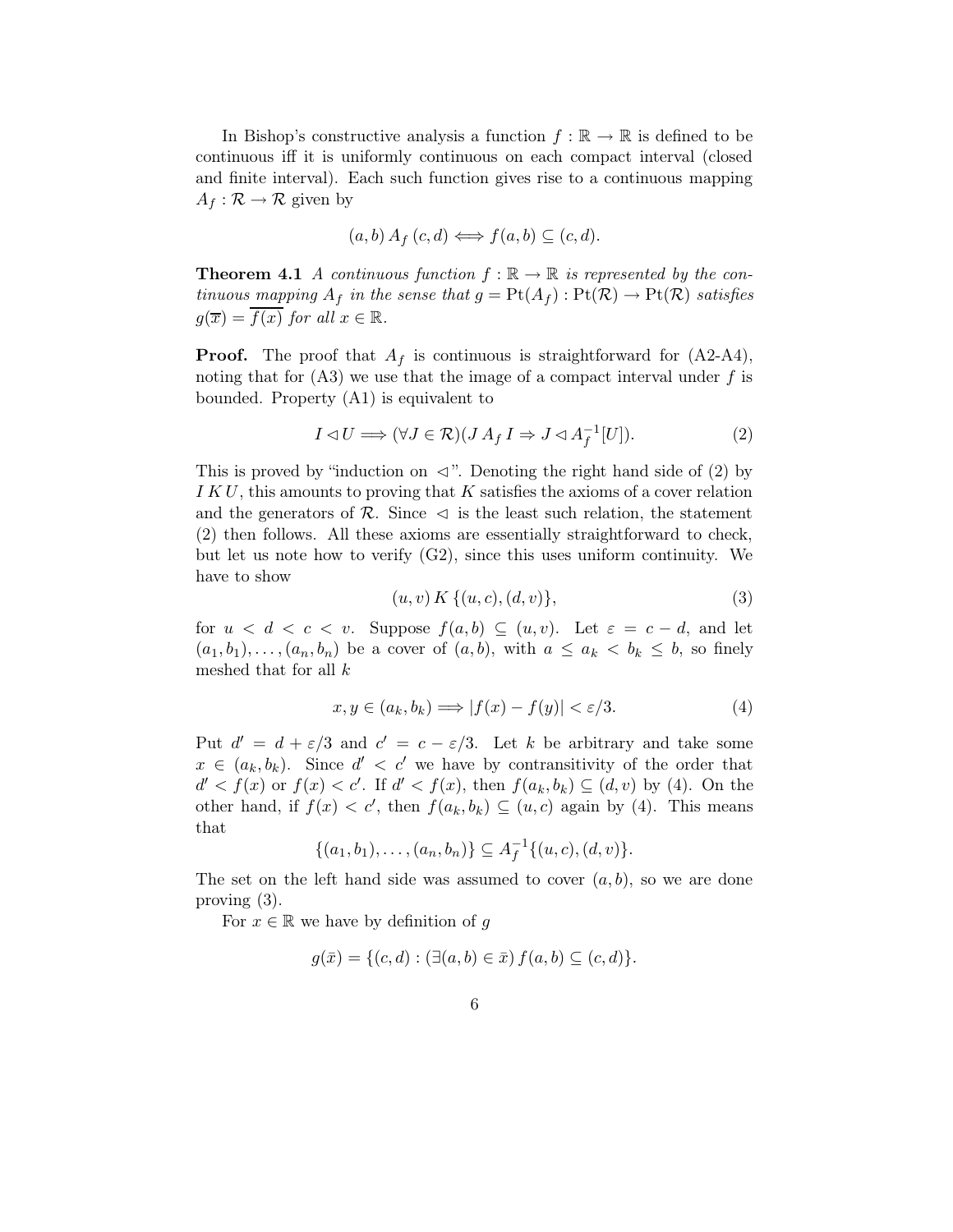Thus  $(c, d) \in g(\bar{x})$  iff there are a, b with  $a < x < b$  and  $f(a, b) \subseteq (c, d)$ . By the continuity of f the latter is equivalent to  $c < f(x) < d$ , i.e.  $(c, d) \in \overline{f(x)}$ .  $\Box$ 

Next we show that every continuous mapping  $\mathcal{R} \to \mathcal{R}$  gives rise to a continuous function in the sense of Bishop. We use the Heine-Borel theorem of Cederquist and Negri (1995).

For a formal topology  $S = (S, \leq, \leq)$  and a subset U of S define the closed subspace topology  $S_U = (S, \leq, \leq_U)$  (intuitively on the complement of the union of  $U$ ) by defining a new cover relation

$$
a \lhd_U V \Longleftrightarrow a \lhd U \cup V.
$$

(For a general discussion of closed and open sublocales we refer to Johnstone 1982.) Then  $E: S_U \to S$  given by

$$
a \, E \, b \Longleftrightarrow a \lhd_U \{b\}
$$

is a continuous monomorphism in the category of formal spaces. In fact

$$
a \lhd_U E^{-1}[V] \Leftrightarrow a \lhd_U V
$$

Let  $i = Pt(E)$ . Then  $i(\alpha) = \alpha$ , for any  $\alpha \in Pt(S_U)$ . Moreover, for  $\beta \in Pt(S)$ ,

$$
\beta \in \text{Pt}(S_U) \Leftrightarrow \beta \cap U = \emptyset.
$$

We will be interested in the special case when  $S = \mathcal{R}$  and when U is the set of basic intervals bounded away from  $[\alpha, \beta]$ , more precisely,

$$
C(\alpha,\beta)=\{(a,b):\ \bar b<\alpha\ \hbox{or}\ \beta<\bar a\},
$$

where  $\alpha < \beta$  are some given points of R. Any  $\gamma \in \text{Pt}(\mathcal{R})$  satisfies

$$
\gamma \in \text{Pt}(\mathcal{R}_{C(\alpha,\beta)}) \Leftrightarrow \gamma \cap C(\alpha,\beta) = \emptyset \Leftrightarrow \alpha \le \gamma \le \beta.
$$

Thus we take  $\mathcal{R}_{C(\alpha,\beta)}$  to be the formal space for the closed interval  $[\alpha,\beta]$ . Denote it by  $\mathcal{I}(\alpha,\beta)$ .

The Heine-Borel theorem of Cederquist and Negri (1995) goes through, without any important changes, for the version of formal spaces we have used here. They used an auxiliary relation  $\leq_{fin}$  (suggested by Thierry Coquand) to show the result

$$
(a,b) \triangleleft V \Leftrightarrow (\forall u,v)(a < u < v < b \Rightarrow (u,v) \triangleleft_{fin} V).
$$

Here  $\leq f_{fin}$  is the cover relation generated by (G2) only. It satisfies the following important property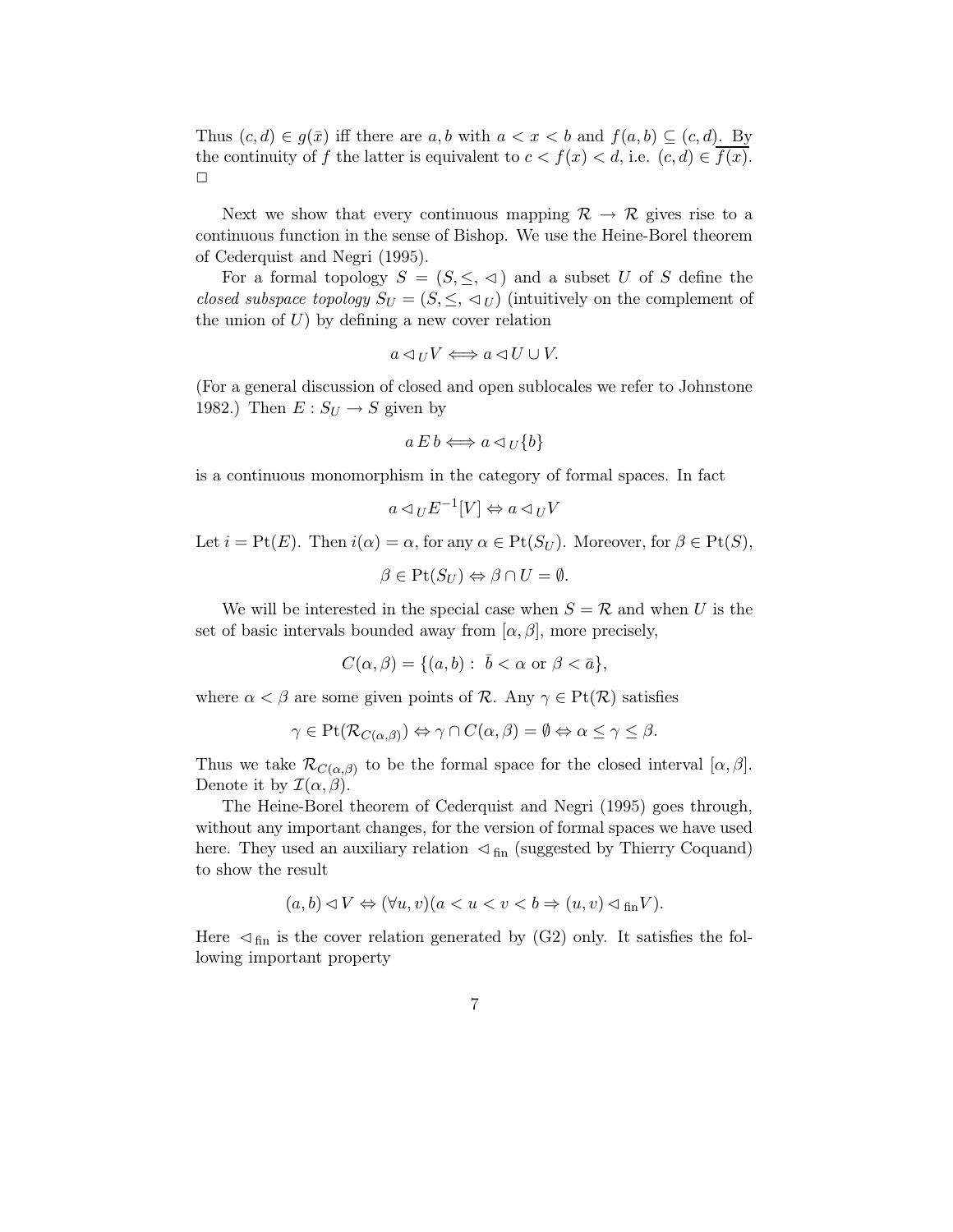**Lemma 4.2** If  $(a, b) \triangleleft_{fin}U$  then there is a finite  $U_0 \subseteq U$  such that

$$
(a,b) \subseteq \cup U_0 \tag{5}
$$

as intervals.

**Proof.** Define the relation  $(a, b) \triangleleft \text{extfin} U$  to hold iff there is some finite  $U_0 \subseteq U$  satisfying (5). Note that since the endpoints of intervals in  $U_0$  are rational it does not matter whether the intervals are considered as subsets of rational or real numbers. In fact (5) is decidable. The relation  $\mathcal{L}_{\text{extfin}}$ clearly satisfies  $(G2)$ ,  $(R)$  and  $(E)$ .  $(L)$  can easily be checked for  $(5)$  over the rational numbers. As for (T) there is only a finite choice principle involved. We conclude that  $\mathcal{A}_{fin}$  is smaller than  $\mathcal{A}_{extfin}$ , thereby proving the lemma.  $\Box$ 

For a finite set  $V_0$ , the relation  $(a, b) \triangleleft_{fin} V_0$  is thus equivalent to  $(a, b)$ being covered by  $\cup V_0$  (as intervals). The coherence property of  $\triangleleft$  fin then follows.

**Theorem 4.3** (Cederqvist and Negri 1995) For  $\alpha < \beta$ , suppose  $\mathcal{I}(\alpha, \beta) \triangleleft C(\alpha, \beta) V$ . Then

- (i)  $\mathcal{I}(\alpha,\beta) \triangleleft_{C(\alpha,\beta)} V_0$  for some finite  $V_0 \subseteq V$ .
- (ii)  $(r, s) \triangleleft_{\text{fin}} C(\alpha, \beta) \cup V$ , where  $\bar{r} < \alpha < \beta < \bar{s}$ .

To prove Theorem 4.6 below we need furthermore a simple version of Lebesgue's lemma.

**Lemma 4.4** If  $I_1, \ldots, I_n$  are open intervals with rational end points whose union S is an interval, then there is rational  $\delta > 0$  such that for every pair of real numbers  $x, y \in S$ , where  $|x - y| < \delta$ , there is some k with  $x, y \in I_k$ .  $\Box$ 

The  $\delta$  is called the *Lebesque number* of the covering. Here then is a strengthening of the conclusion of Theorem 4.3(i).

**Corollary 4.5** For  $\alpha < \beta$ , suppose  $\mathcal{I}(\alpha, \beta) \triangleleft_{C(\alpha, \beta)} V$ . Then  $\mathcal{I}(\alpha, \beta) \triangleleft_{C(\alpha, \beta)} V_0$ for some finite  $V_0 \subseteq V$  and  $\cup V_0$  is an interval.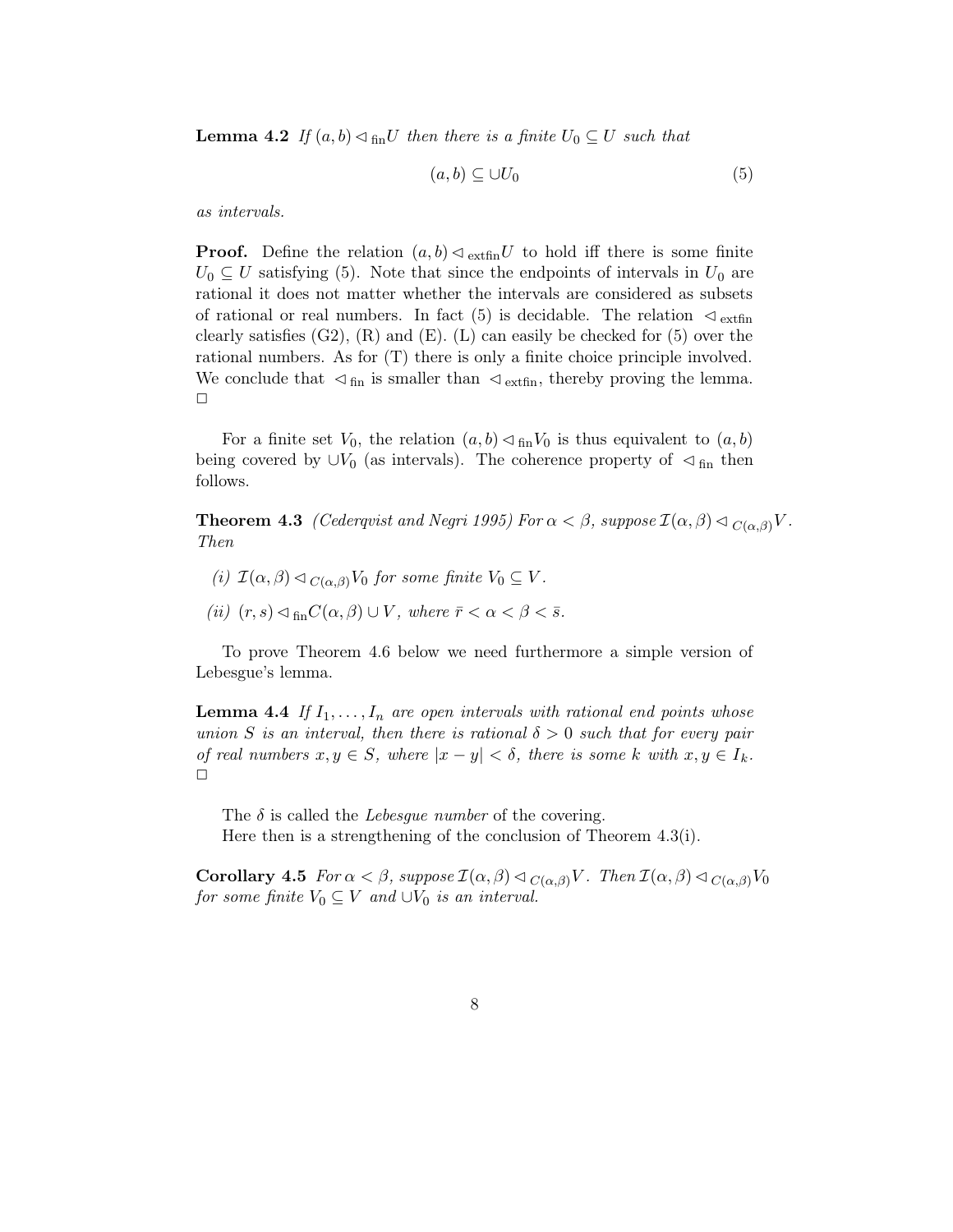**Proof.** Write  $C = C(\alpha, \beta)$ . Theorem 4.3(ii) and the coherence of  $\lhd$  <sub>fin</sub> gives a finite

$$
W_0 = \{I_1, \dots, I_n\} \subseteq C \cup V,\tag{6}
$$

and  $\bar{r} < \alpha < \beta < \bar{s}$  such that

$$
(r,s)\lhd_{\mathrm{fin}} W_0.
$$

We may assume that  $\cup W_0$  is an interval (otherwise we may remove certain intervals outside  $(r, s)$ . By the Lebesgue lemma there is a positive rational δ so that for all real  $x, y \in \bigcup W_0$ ,

$$
|x - y| < \delta \Longrightarrow (\exists k) \, x, y \in I_k.
$$

Now  $\alpha \in \bigcup W_0$ . Pick r' with  $r < r' < \alpha$  and  $\alpha - r < \delta$ . Hence by the lemma there is some  $k_{\alpha}$  such that  $r', \alpha \in I_{k_{\alpha}}$ . Similarly there is  $\beta < s' < s$  and  $k_{\beta}$  with  $\beta, s' \in I_{k_{\beta}}$ . By (6) we find a finite choice function  $f: \{1, \ldots, n\} \rightarrow$  ${1,2}$  so that

- (i)  $f(k) = 1 \Rightarrow I_k \in C$ ,
- (ii)  $f(k) = 2 \Rightarrow I_k \in V$ .

Now form  $V_0 = \{I_k : f(k) = 2\} \subseteq V$ . The equality between basic neighbourhood's is decidable so the subset  $V_0$  is finite as well. Since  $\alpha \in I_{k_\alpha}$ ,  $f(k_{\alpha}) = 2$ . Similarly  $f(k_{\beta}) = 2$ . We now claim that

$$
(r',s')\lhd_{\mathrm{fin}}V_0.
$$

By density, pick rational numbers  $u \in I_{k_{\alpha}}, v \in I_{k_{\beta}}$  with  $\alpha < u$  and  $v < \beta$ . If  $v < u$  the claim is clear. If  $u < v$ , then for any rational  $q \in (u, v)$  there is some k with  $q \in I_k$ . For such k,  $f(k) = 1$  is impossible by the definition of C. Thus  $f(k) = 2$  and the claim follows. Again we may assume that  $\cup V_0$ is an interval. Finally, since C covers what is outside the interval  $[\alpha, \beta]$  we have

$$
\mathcal{I}(\alpha,\beta) \lhd_C V_0. \quad \Box
$$

Now the following converse of Theorem 4.1 is fairly easy

**Theorem 4.6** Let  $\alpha < \beta \in \text{Pt}(\mathcal{R})$ . If  $G : \mathcal{I}(\alpha, \beta) \to \mathcal{R}$  is a continuous mapping, then

$$
g = \text{Pt}(G) : \text{Pt}(\mathcal{I}(\alpha, \beta)) \to \text{Pt}(\mathcal{R})
$$

is uniformly continuous.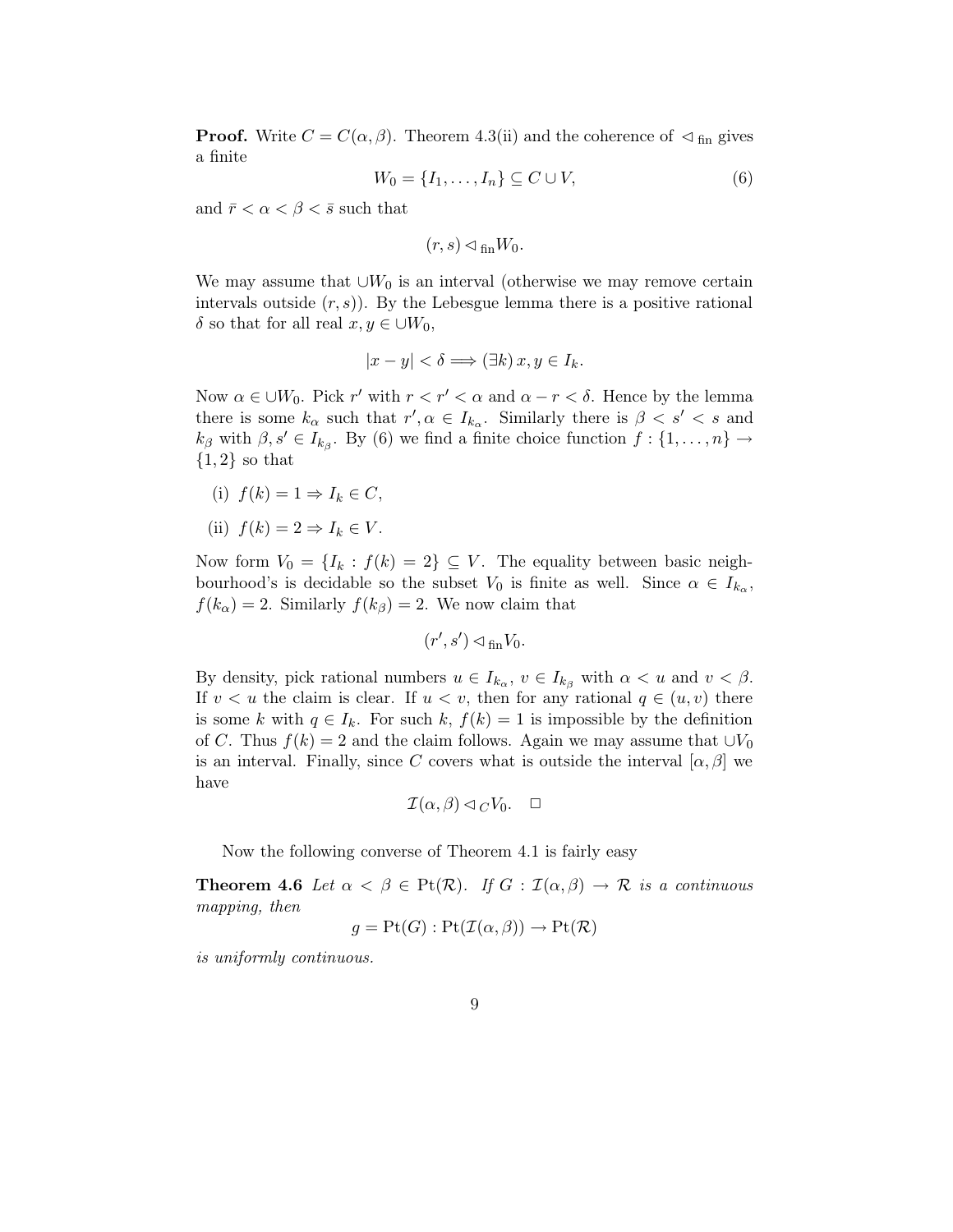**Proof.** Write  $C = C(\alpha, \beta)$  and  $\mathcal{I} = \mathcal{I}(\alpha, \beta)$ . Let  $\varepsilon$  be a positive rational number. The intervals  $I_n = (n\varepsilon/2, n\varepsilon/2 + \varepsilon), n \in \mathbb{Z}$ , form a cover  $S_\varepsilon$  of  $\mathcal{R}$ . Then since  $\mathcal{I} \lhd_C G^{-1}[\mathcal{R}]$ , we get

$$
\mathcal{I} \lhd_C G^{-1}[S_\varepsilon].
$$

By Corollary 4.5 there is a finite

$$
V_0 = \{(a_1, b_1), \dots, (a_n, b_n)\} \subseteq G^{-1}[S_{\varepsilon}]
$$

with  $\mathcal{I} \lhd_C V_0$ . For each  $k = 1, \ldots, n$  there is thus some  $(c_k, d_k) \in S_\varepsilon$  with

$$
(a_k, b_k) G(c_k, d_k). \tag{7}
$$

Now ∪ $V_0$  is an interval, so let  $\delta > 0$  be the Lebesgue number of  $V_0$ . Suppose that  $\gamma, \gamma' \in \text{Pt}(\mathcal{I})$  and  $|\gamma - \gamma'| < \delta$ . Take any  $(a, b) \in \gamma$ . Then  $(a, b) \lhd C V_0$ , so there is some  $(a',b') \in (C \cup V_0) \cap \gamma$ . Since  $C \cap \gamma = \emptyset$ , we have in fact  $(a', b') \in V_0$ . Hence  $\gamma \in \bigcup V_0$ . Similarly  $\gamma' \in \bigcup V_0$ . Thus by the Lebesgue lemma,  $\gamma, \gamma' \in (a_k, b_k)$  for some k. By (7) we have

$$
(c_k, d_k) \in g(\gamma) \cap g(\gamma'),
$$

and thus  $|g(\gamma) - g(\gamma')| < \varepsilon$ . This proves that g is uniformly continuous.  $\Box$ 

By an analogous argument as above: suppose that  $G : \mathcal{I}(\alpha, \beta) \to \mathcal{X}$  is continuous, and U is a covering of the space  $\mathcal{X}$ . Then there is a finite cover  $\{(a_1, b_1), \ldots, (a_n, b_n)\}\$  of the interval, and a finite list of neighbourhoods  $z_1, \ldots, z_n$  in U, with the property that for each point  $\alpha$  in the interval  $(a_i, b_i)$ , the function value  $g(\alpha)$  is in the neighbourhood  $z_i$ . This is an often used device in homotopy theory.

Since the formal real topology  $\mathcal R$  is regular, we have as a special case of Theorem 4.3 in (Palmgren 2003)

**Lemma 4.7** Any two continuous mappings  $F, G: \mathcal{A} \to \mathcal{R}$  with  $F \subseteq G$  are equal.  $\Box$ 

We identify  $\mathbb R$  and  $Pf(\mathcal{R})$  and establish the following bijective correspondence of Bishop continuous functions on  $\mathbb R$  and continuous mappings on  $\mathcal R$ in the formal sense. Consider a continuous mapping  $F : \mathcal{R} \to \mathcal{R}$ . Then the composition with  $E_{\alpha,\beta} : \mathcal{I}(\alpha,\beta) \to \mathcal{R}$  is continuous, and so

$$
\mathrm{Pt}(F \circ E_{\alpha,\beta}) = \mathrm{Pt}(F) \circ \mathrm{Pt}(E_{\alpha,\beta}),
$$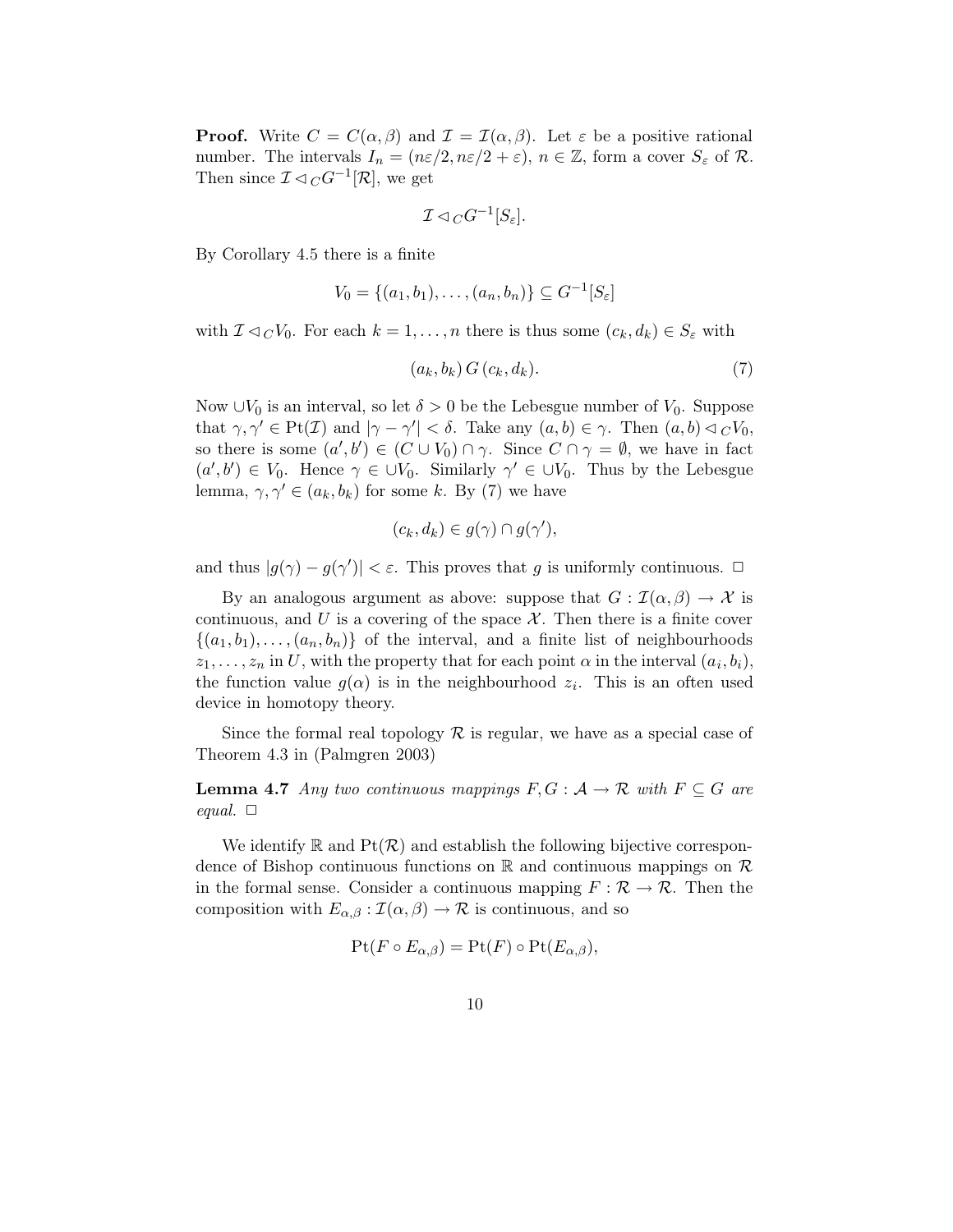is uniformly continuous by Theorem 4.6. Hence  $f = Pt(F)$  is uniformly continuous on every compact interval, i.e. continuous in the sense of Bishop. Moreover,  $A_f \subseteq F$  by (1). Thus  $A_f = F$ , by Lemma 4.7 and Theorem 4.1, and we are back to the continuous mapping. Conversely, if  $f : \mathbb{R} \to \mathbb{R}$ is Bishop continuous, then by Theorem 4.1,  $A_f : \mathcal{R} \to \mathcal{R}$  is a continuous mapping, and morever  $Pt(A_f) = f$ .

## 5 Open subspaces and the reciprocal map

We show that the reciprocal map is a continuous mapping, so that any composition with it is again continuous.

Consider an arbitrary formal topology  $X = (X, \leq, \leq)$  and a set of neighbourhoods  $G \subseteq X$  which is *downwards closed*, i.e.  $G \subseteq G$ . Define the *open* subspace topology  $X^G = (X, \leq', \preceq')$  by letting

$$
a \triangleleft' U \Longleftrightarrow_{\text{def}} a \leq \cap G \ \triangleleft \ U
$$

and  $a \leq' b$  iff  $a \triangleleft' \{b\}$ . These relations can be seen to extend  $\triangleleft$  and  $\leq$ respectively.

**Theorem 5.1** For a formal topology  $X$  and a downwards closed set of basic neighbourhoods G,

- (a)  $X^G$  is a formal topology,
- (b)  $\alpha \in \text{Pt}(X^G)$  iff  $\alpha \cap G$  is inhabited and  $\alpha \in \text{Pt}(X)$ .  $\Box$

Consider now the formal topology of real numbers  $\mathcal{R} = (\mathcal{R}, \leq, \leq)$ . The set of neighbourhoods bounded away from 0

$$
G = \{(a, b) \in \mathcal{R} : 0 < a \text{ or } b < 0\}
$$

is downwards closed.  $\mathcal{R}^G$  is the formal topology of *off-zero real numbers*. For  $u = (a, b) \in G$  define the reciprocal interval

$$
u^{-1} = (b^{-1}, a^{-1}).
$$

Note that the operation is monotone with respect to  $\leq$ . The *reciprocal* is a continuous mapping I from  $\mathcal{R}^G$  to  $\mathcal{R}$ . It is defined by

$$
u I v \Longleftrightarrow u \in G \& u^{-1} \subseteq v.
$$

A key lemma in the proof that  $I$  is indeed continuous is the following: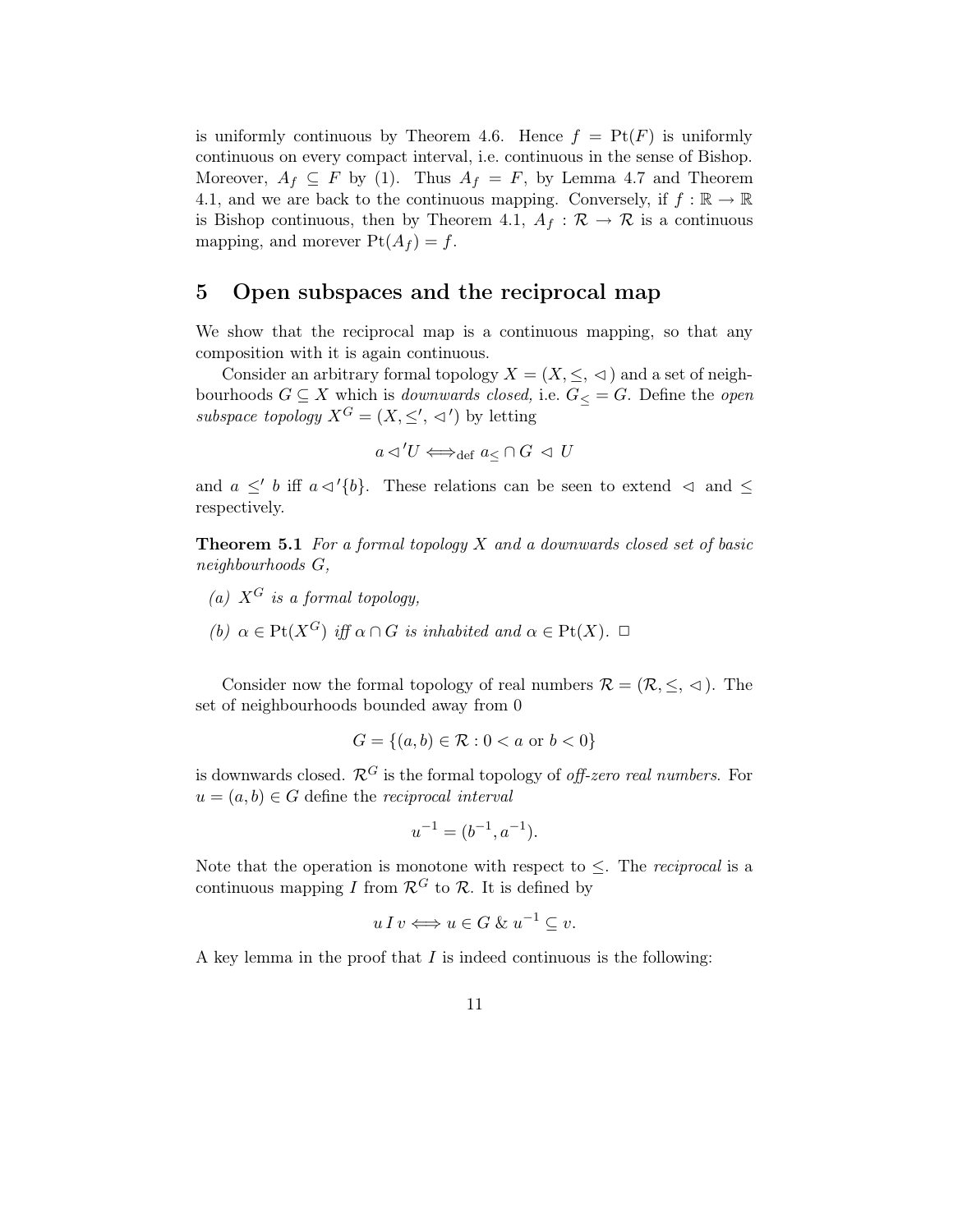**Lemma 5.2** If  $u \triangleleft U$ , then  $v \triangleleft 'I^{-1}U$ , for all  $v \in G$  with  $v I u$ .

**Proof.** By induction on  $\triangleleft$ .  $\Box$ 

Then it is straightforward to check that for all  $x \in \mathbb{R}$  apart from 0,

$$
\mathrm{Pt}(I)(\overline{x}) = \overline{x^{-1}}
$$

which proves I to represent the reciprocal function.

#### Acknowledgement

The present paper is an elaboration of some statements of the author during the panel discussion of the workshop From Sets and Types to Topology and Analysis in Venice, May  $12 - 16$ , 2003. I am grateful to Peter Schuster for pointing out some difficulties with the reciprocal map in other approaches of topology.

#### References

E. Bishop and D.S. Bridges (1985). Constructive Analysis. Springer.

J. Cederquist and S. Negri (1995). A constructive proof of the Heine-Borel covering theorem for formal reals. Types for proofs and programs (Torino, 1995), pp. 62 – 75, Lecture Notes in Comput. Sci., 1158, Springer, Berlin, 1996.

T. Coquand (1996). Formal topology with posets. Preprint.

M.P. Fourman and R.J. Grayson (1982). Formal spaces. In: A.S. Troelstra and D. van Dalen (eds.) The L.E.J. Brouwer Centenary Symposium, pp. 107 – 122. North-Holland.

P.T. Johnstone (1982). Stone Spaces. Cambridge University Press.

P. Martin-Löf (1970). Notes on Constructive Mathematics. Almqvist and Wiksell, Stockholm.

S. Negri and D. Soravia (1999). The continuum as a formal space. Arch. Math. Logic 38 (1999), no. 7, 423 – 447.

E. Palmgren (2002). Maximal and partial points in formal topology. Annals of Pure and Applied Logic, to appear.

E. Palmgren (2003). Predicativity problems in point-free topology. In: V. Stoltenberg (ed.), Proceedings of Logic Colloquium, Helsinki 2003. To appear.

E. Palmgren (2004). Regular universes and formal spaces. Annals of Pure and Applied Logic, to appear.